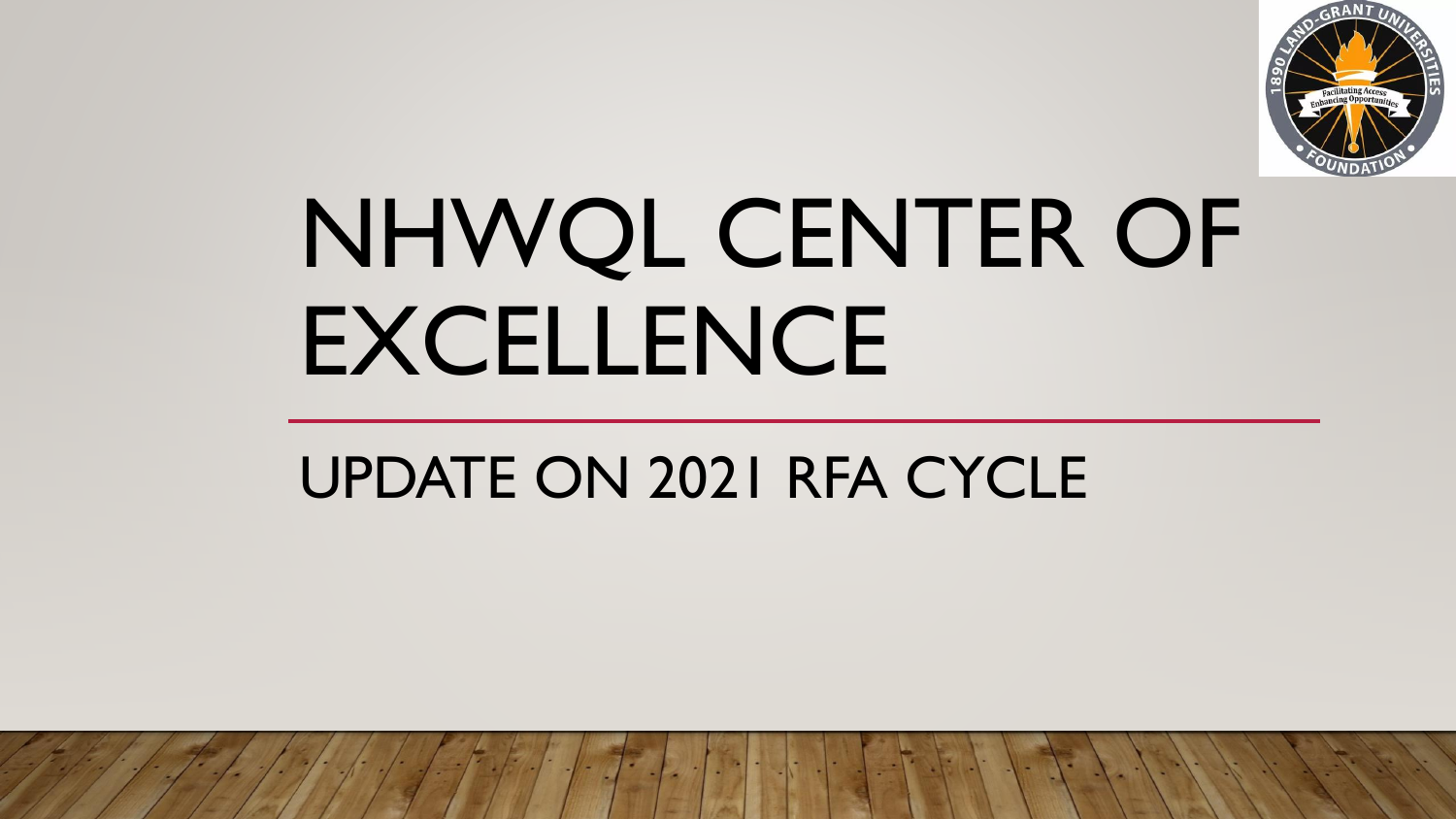## SUMMARY OF RECOMMENDED AWARDS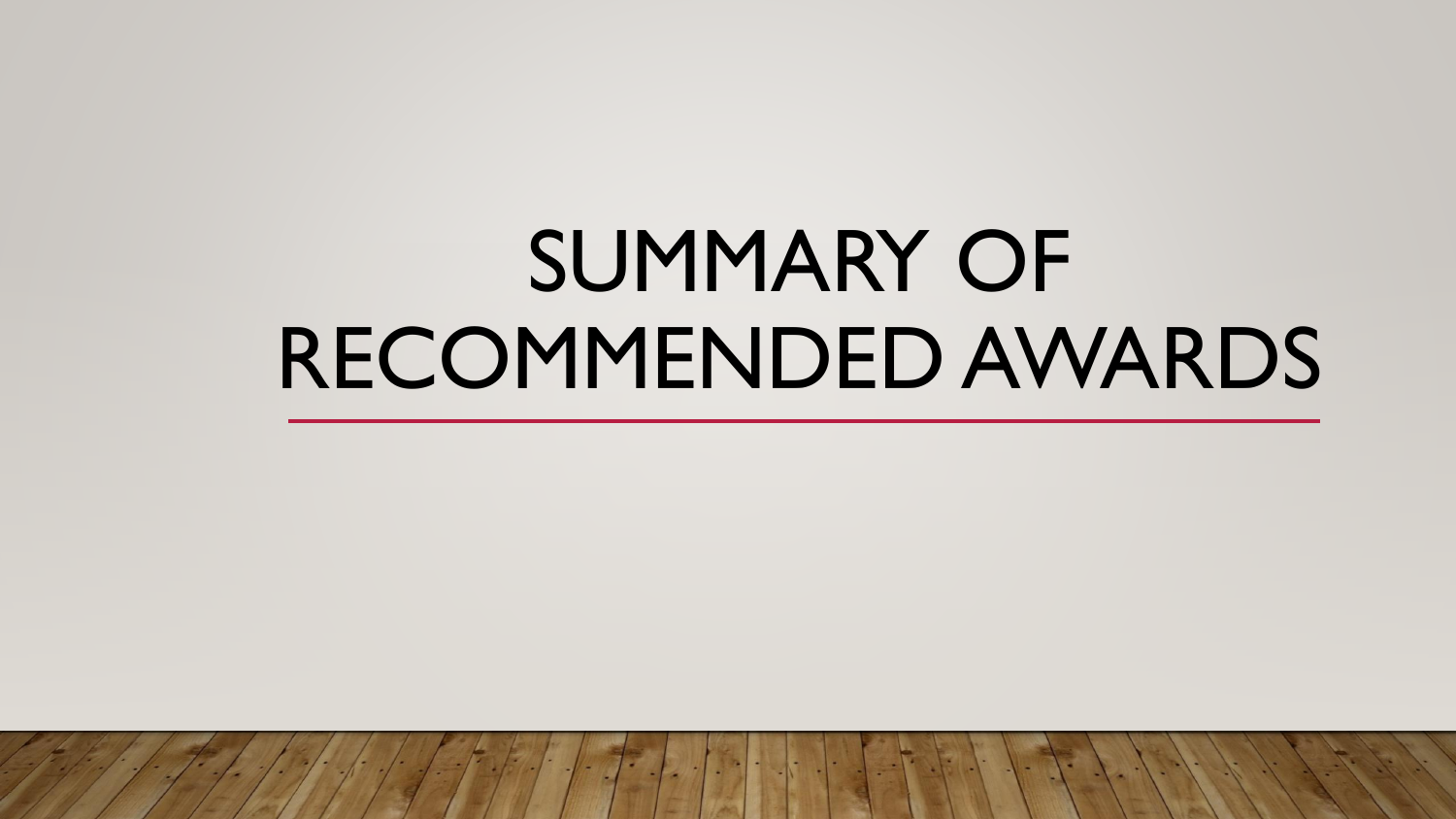#### **ASSESS THE IMPACT OF COVID**‐**19 PANDEMIC ON FOOD CONSUMPTION BEHAVIOR AND DEVELOP APPROACHES TO IMPROVE ACCESS TO HEALTHFUL FOODS AMONG LOW-INCOME FAMILIES**

- Lead institution: Delaware State University (Dr. Samuel Besong, PI)
- Co-lead(s): Delaware State University (Dr. Verona Mulgrave, Co-PI) Delaware State University (Dr. Rose Ogutu, Co-PI) Delaware State University (Dr. Bettina Taylor, Co-PI) Prairie View A&M University (Dr. Janet Antwi, Co-PI)
- Project type: Collaborative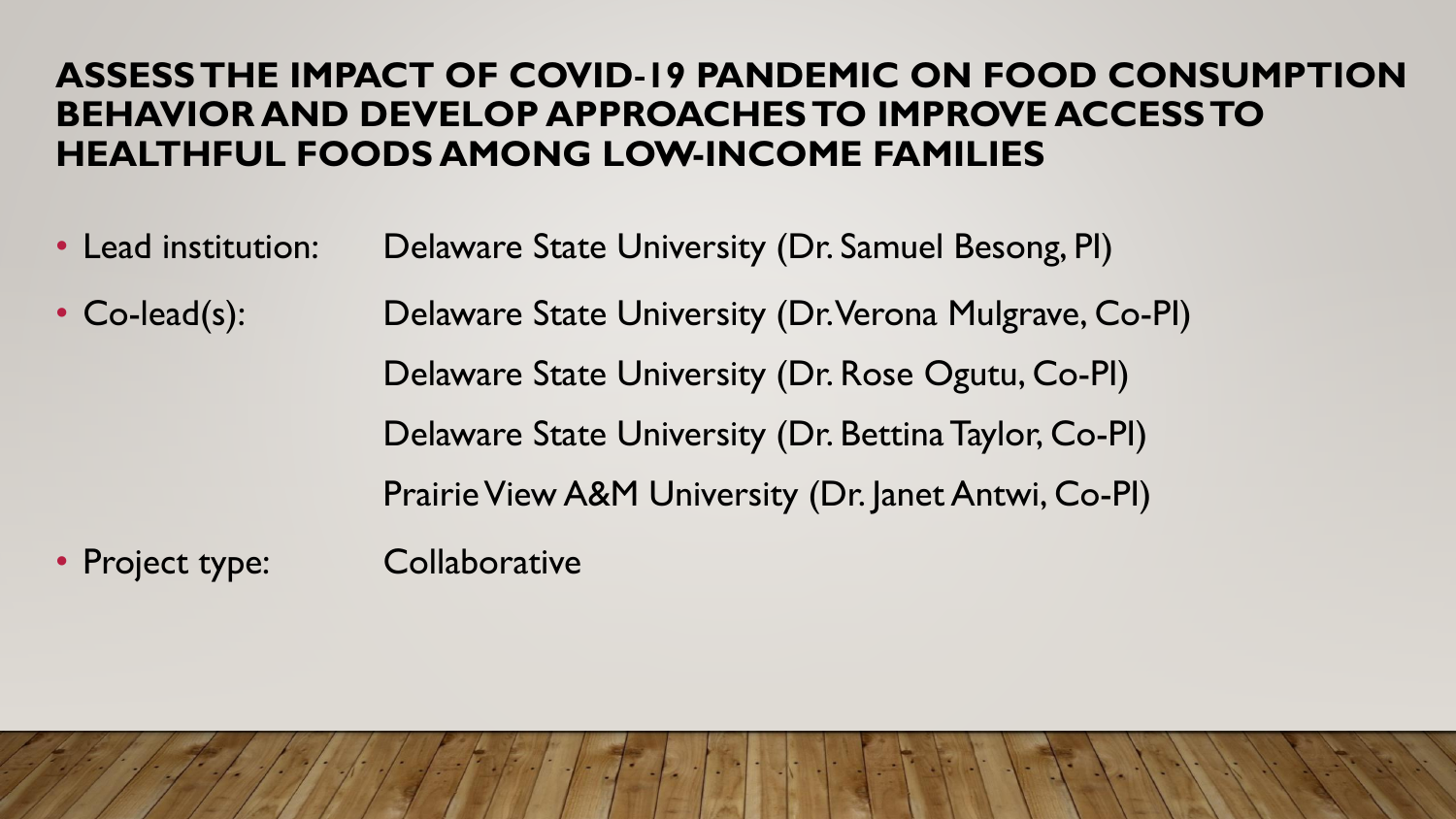#### **YOGURT FORTIFICATION WITH GREEN PAPAYA POWDER AND BANANA RESISTANT STARCH TO IMPROVE GUT MICROBIOTA AND GENERAL GASTROINTESTINAL HEALTH OF APPALACHIANS**

- Lead institution: West Virginia State University (Dr. Ayesha Sarker, PI)
- Co-Lead(s): Virginia State University (Dr. Rafat Siddiqui, Co-PI) West Virginia State University (Dr. Yangjin Jung, Co-PI) West Virginia State University (Dr. Joel Tumwebaze, Co-PI) West Virginia State University (Dr. Donte Pennington, Co-PI)
- Project type: Collaborative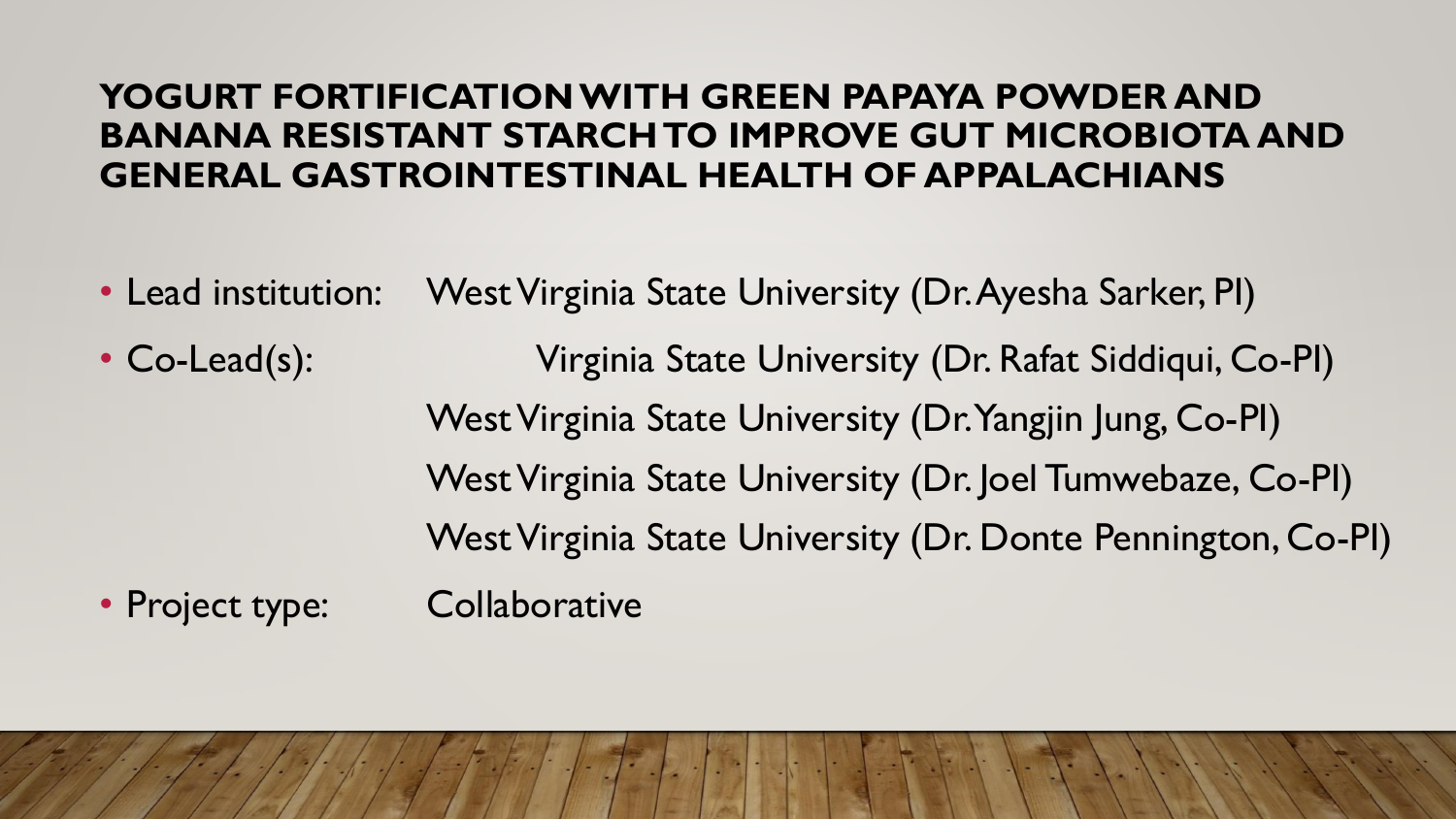#### **BUILDING RESEARCH AND EDUCATION CAPACITY BY VALORIZING MUSCADINE GRAPE POMACE TO FIGHT HEALTH DISPARITIES IN UNDERSERVED COMMUNITIES IN THE SOUTH**

• Lead institution: Florida A&M University (Dr. Juzhong Tan, PI)

• Co-Lead(s): Florida A&M University (Dr. Islam El-Sharkawy, Co-PI) Florida State University (Dr. Qinchun Rao, Co-PI) Florida A&M University (Dr. Ahmed Darwish, Co-PI) Florida A&M University (Dr. Anthony Ananga, Co-PI) Florida A&M University (Dr. Jenelle Robinson, Co-PI)

• Project type: Collaborative